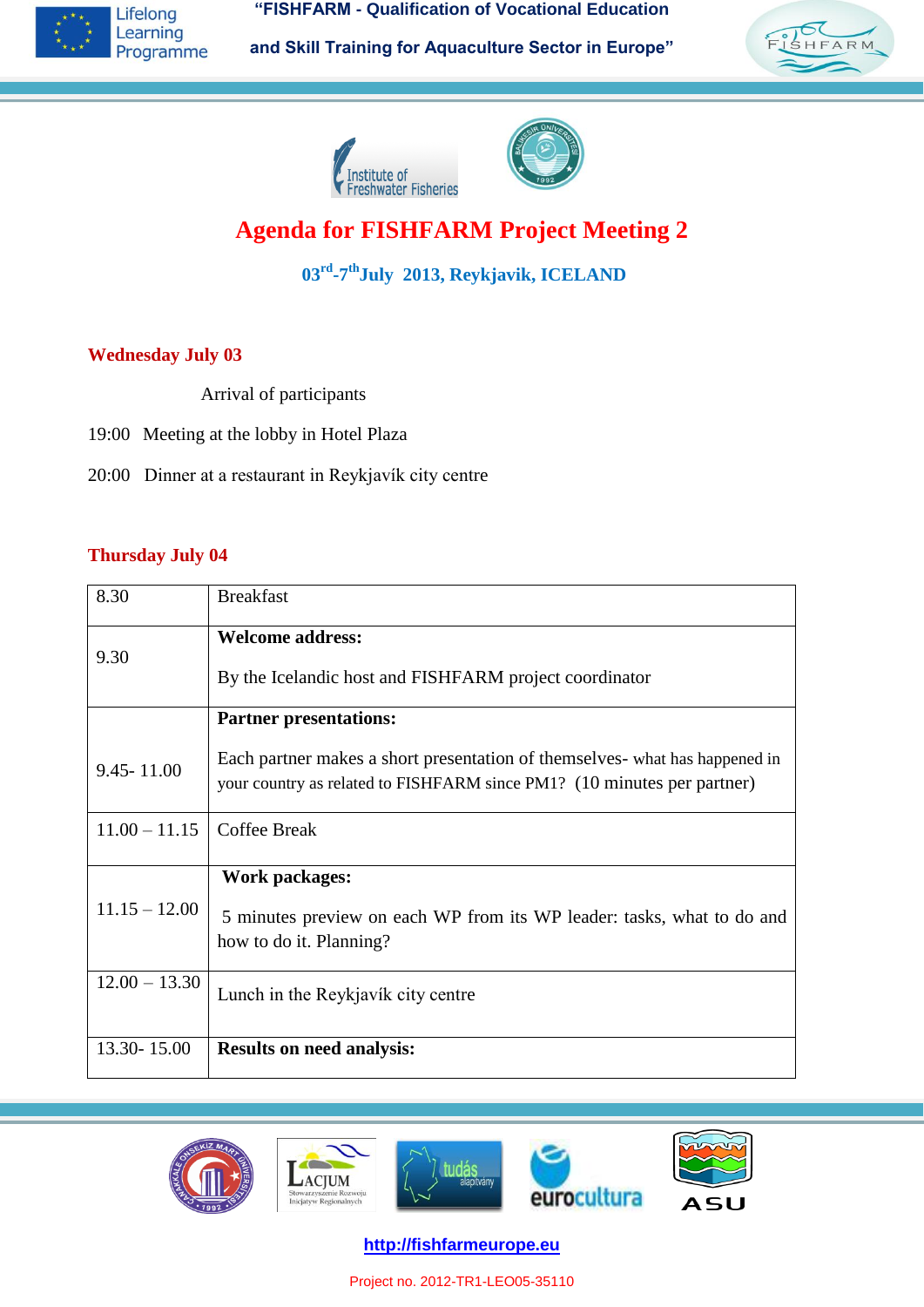

#### **"FISHFARM - Qualification of Vocational Education**





|             | Each partner makes a short presentation of themselves on questionnaire and                |
|-------------|-------------------------------------------------------------------------------------------|
|             | need analysis (10 minutes per partner)                                                    |
|             | Turkey: E. Demir, K. Çelik, M. Yıldız                                                     |
|             | Poland: <i>M. Dymacz</i>                                                                  |
|             | Hungary: P.Janos                                                                          |
|             | Italy: L. L. Bettin                                                                       |
|             | Iceland: S.Einarsson                                                                      |
|             | Lithuania: J. Kasperiuniene                                                               |
| 15.00-15.15 | Coffee Break                                                                              |
|             | <b>Need analysis report:</b>                                                              |
| 15.15-16.00 | Need analysis in the FISHFARM project. What have we learned so far?<br>S.Einarsson        |
| 16.00-17.00 | Discussion on learning outcomes and education plan:                                       |
| 20.00       | Social dinner. Particicpants will be invited by the Institute of Freshwater<br>Fisheries. |

# **Friday July 05**

| 8.30            | <b>Breakfast</b>                                                                                          |
|-----------------|-----------------------------------------------------------------------------------------------------------|
|                 | <b>Learning contents:</b>                                                                                 |
| $9.30 - 11.00$  | Discussions on learning contents, presentation forms and formats of output<br>(S. Einarsson and Partners) |
| $11.00 - 11.30$ | Coffee break                                                                                              |
| 11.30-12.30     | <b>Learning contents:</b>                                                                                 |
|                 | Continue                                                                                                  |
| 12.30-14.00     | Lunch in Reykjavík city centre                                                                            |
| 14.00-15.00     | <b>FISHFARM Calender:</b>                                                                                 |
|                 | How to go on: next steps, schedule of meetings, open questions                                            |



**http://fishfarmeurope.eu**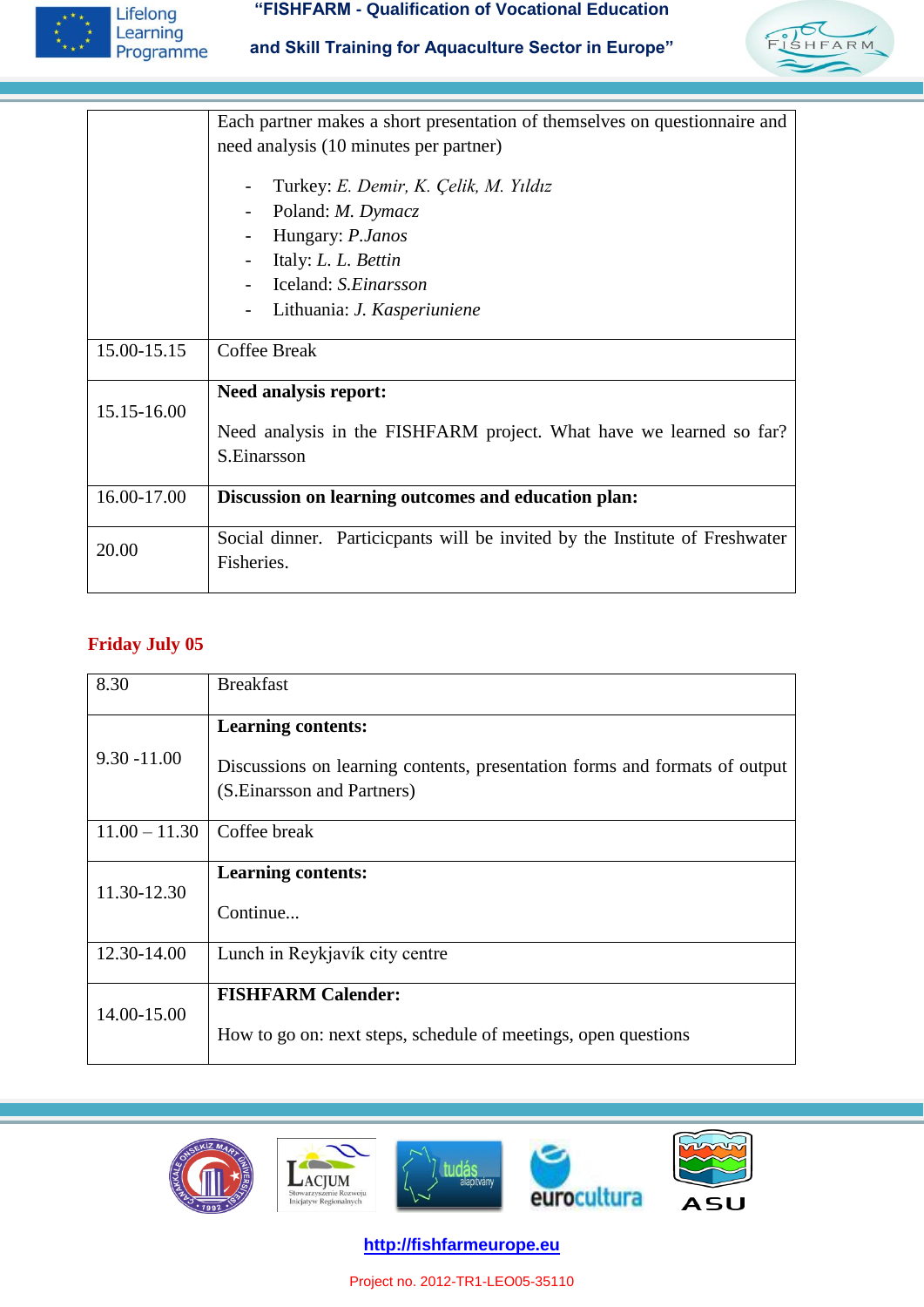

#### **"FISHFARM - Qualification of Vocational Education**

**and Skill Training for Aquaculture Sector in Europe"**



|                 | Organization of tasks for the next 6 months.                                            |  |
|-----------------|-----------------------------------------------------------------------------------------|--|
|                 | Management issues, needs of interim report? PM3 planning.                               |  |
|                 | Pending issues discussion – detail of tasks for WP                                      |  |
| $15.00 - 15.15$ | Coffee break                                                                            |  |
|                 | <b>Closing session:</b>                                                                 |  |
| 15.15-17.00     | Final issues to be discussed                                                            |  |
|                 |                                                                                         |  |
| 20.00           | Social dinner in Reukjavík City centre invited by Institute of Freshwater<br>Fisheries. |  |
|                 |                                                                                         |  |

#### **Saturday July 06**

| 8.30           | <b>Breakfast</b>                                                                                       |
|----------------|--------------------------------------------------------------------------------------------------------|
| $9.30 - 20.00$ | <b>Bus tour to Southern Iceland:</b>                                                                   |
|                | A visit to fishfarm and sightseeing to the national park at Thing vellir and<br>the Geysir spring.     |
| 20.00          | Dinner at a fish restaurant on the south coast of Iceland (Estimated arrival<br>in Reykjavík at 20.00) |

#### **Sunday July 07**

Departure all guests



**http://fishfarmeurope.eu**